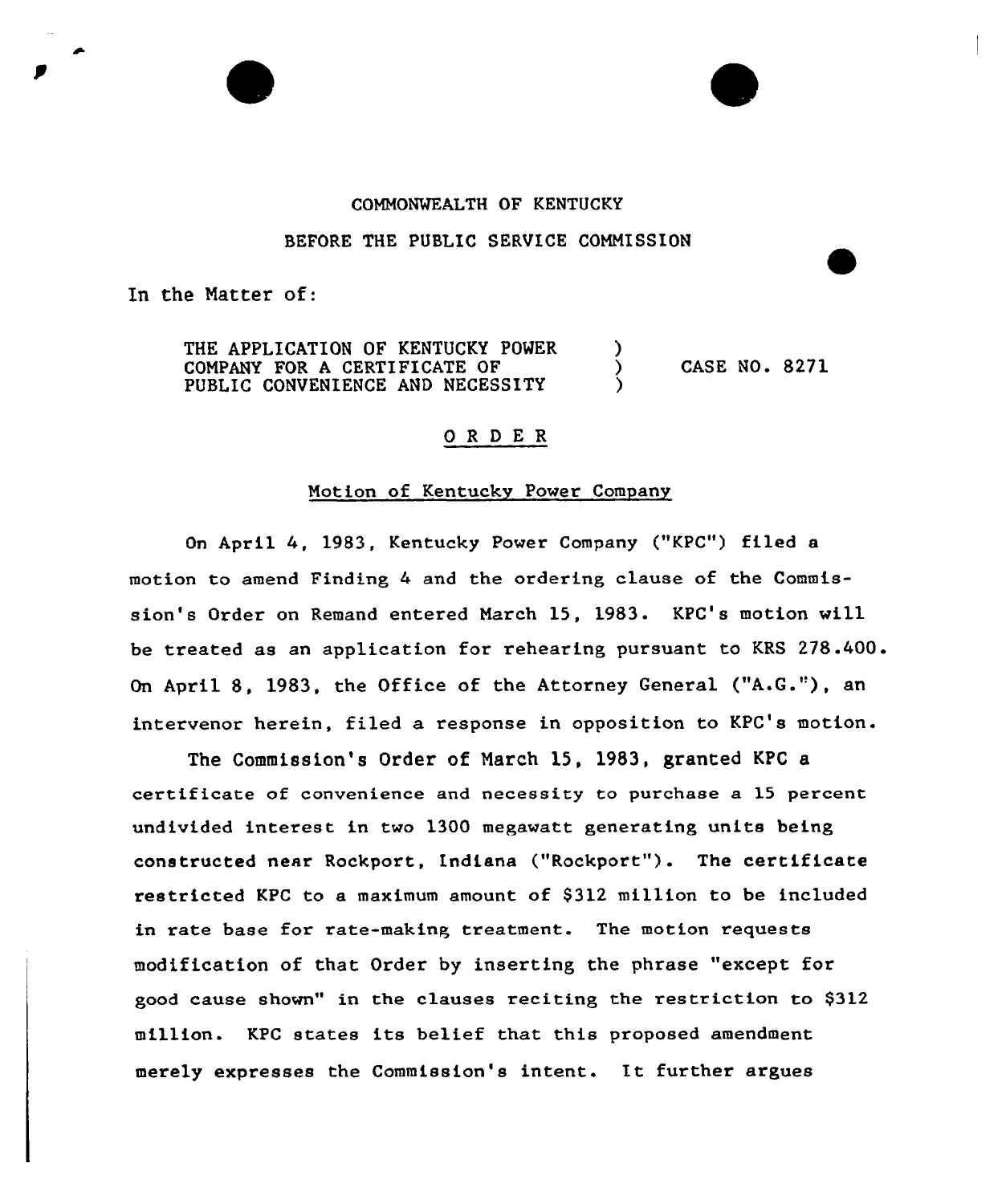that the \$312 million restriction would not be res judicata in future rate proceedings if facts change or the dollar restriction were not an issue in the prior proceeding.

The Commission is of the opinion that its Order on Remand explicitly expresses its intent to impose a maximum dollar restriction on the amount to be included in KPC's rate base associated with Rockport. KPC characterized its purchase of a l5 percent interest in Rockport as a unique opportunity because it allows KPC to benefit from the economies of scale inherent in a large generating unit and the generating capacity cost is lower than available elsewhere. Throughout the course of this certificate proceeding, KPC submitted extensive testimony in support of its cost estimates for Rockport, and it repeatedly emphasized its confidence in those estimates. KPC's determination to make those estimates an issue in this proceeding resulted in an extensive discussion of the Commission's concern that costs could escalate if the in-service dates of the Rockport units were deferred in the Order on Remand. To protect KPC and its ratepayers the amending language proposed by KPC must be rejected and the motion overruled.

## Petition for Rehearing of the A.G.

On April 4, 1983, the A.G. filed a petition for rehearing alleging that Finding  $#4$  at page 13 of the Commission's Order on Remand is the only finding relevant to net benefits and that if <sup>a</sup> certificate is to be granted it should not authorize more than a

-2-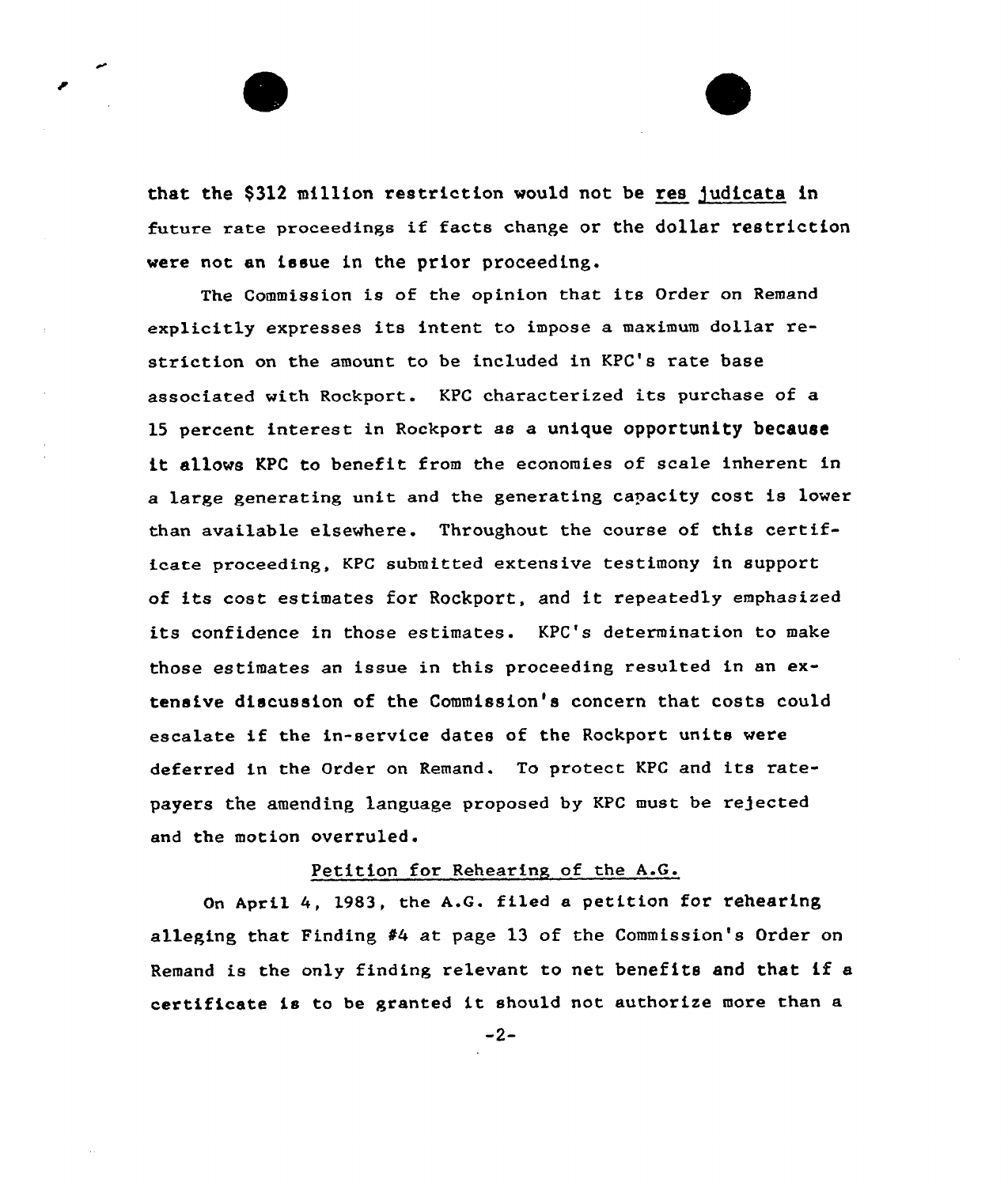<sup>15</sup> percent interest in Rockport Unit I. On April 15, 1983, KPC filed a response in opposition to the A.G.'s petition.

The A.G.'s allegation that the Order on Remand lacks sufficient findings is frivolous. The Order on Remand is fully supported by findings of the benefits that accrue to KPC from its membership in the AEP pool. (See Order on Remand pps. 4-7, 12, 13).

The A.G.'s other argument, which was never previously presented, is that a comparison of KPC's December 1981 peak load with its December 1984 generating capacity indicates a need for no more than <sup>a</sup> <sup>15</sup> percent interest in Rockport Unit I. This argument is contrary to the evidence of record regarding KPC's pro5ections of peak load through December 1984. The A.G. has neither presented any argument nor indicated the existence of any evidence that would justify a rehearing of the Commission's Orders entered September 28, 1981, and March 15, 1983, regarding KPC's need for additional generating capacity.

#### Summary

The Commission, based upon the evidence of record, KPC's motion and the A.G.'s response thereto, and the A.G.'s petition for rehearing and KPC's response thereto. is of the opinion and finds that:

KPC's motion to amend the Commission's Order on Remand is contrary to the express intent of the Commission's findings therein.

 $-3-$